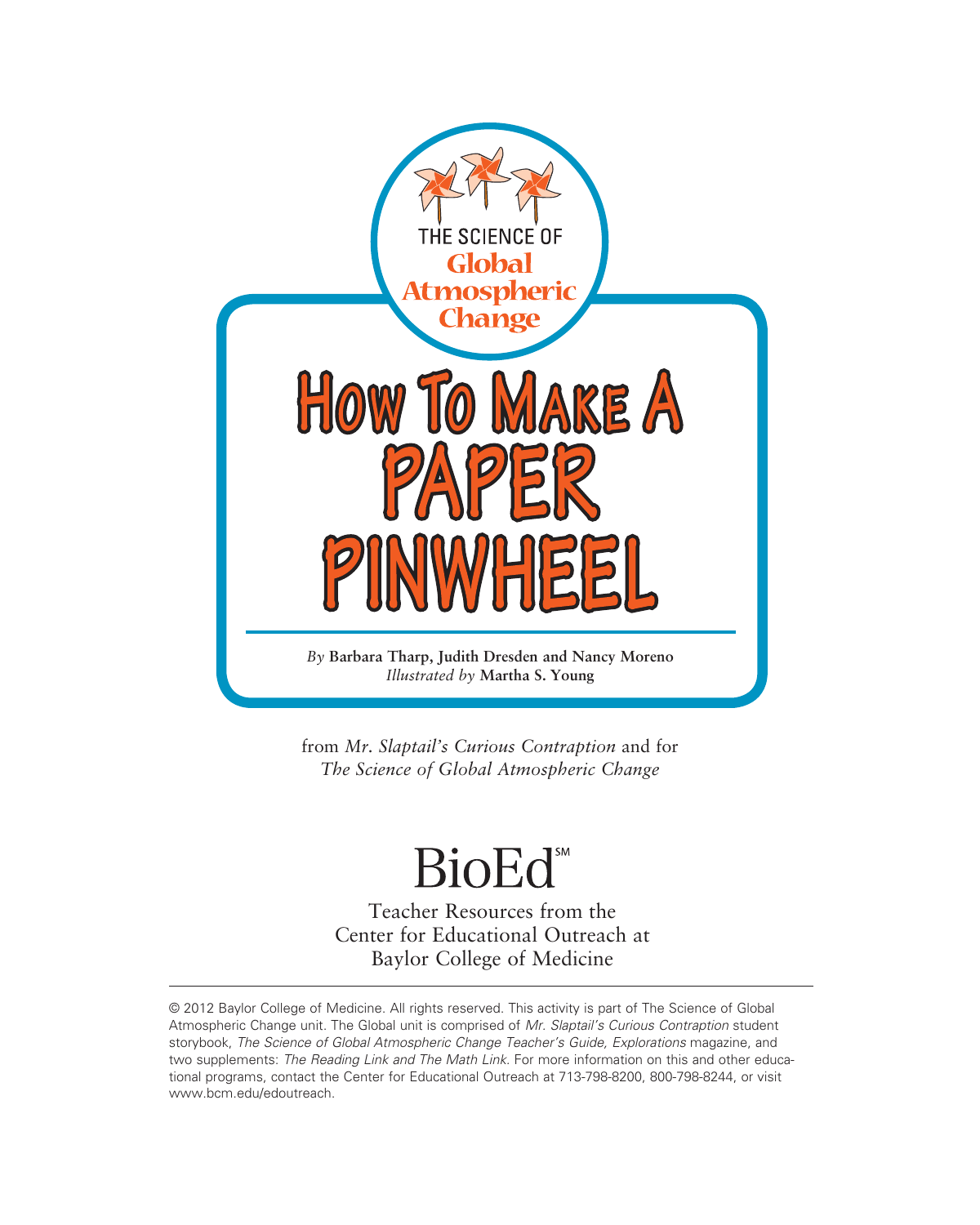© 2012 Baylor College of Medicine. All rights reserved. Third edition. First edition published 1997. Printed in the United States of America.

ISBN: 978-1-888997-72-9

Teacher Resources from the Center for Educational Outreach at Baylor College of Medicine.

The mark "BioEd" is a service mark of Baylor College of Medicine. The mark "My Health My World" is a trademark of Baylor College of Medicine.

No part of this book may be reproduced by any mechanical, photographic or electronic process, or in the form of an audio recording, nor may it be stored in a retrieval system, transmitted, or otherwise copied for public or private use without prior written permission of the publisher. Black-line masters may be photocopied for classroom use.

The activities described in this book are intended for school-age children under direct supervision of adults. The authors and Baylor College of Medicine cannot be responsible for any accidents or injuries that may result from conduct of the activities, from not specifically following directions, or from ignoring cautions contained in the text.

Development of this book was supported by grant numbers R25 ES06932 and R25ES010698 from the National Institute of Environmental Health Sciences (NIEHS), National Institutes of Health (NIH). The opinions, findings and conclusions expressed in this publication are solely those of the authors and do not necessarily reflect the official views of Baylor College of Medicine, NIEHS or NIH.

Authors: Barbara Z. Tharp, M.S., Judith H. Dresden, M.S., and Nancy P. Moreno, Ph.D. Editor: James P. Denk, M.A. Designer and Illustrator: Martha S. Young, B.F.A.

### **ACKNOWLEDGMENTS**

The Science of Global Atmospheric Change educational materials, first developed as part of the My Health My World® project at Baylor College of Medicine, have benefited from the vision and expertise of scientists and educators representing a wide range of specialties. Our heartfelt appreciation goes to Michael Lieberman, M.D., Ph.D., William A. Thomson, Ph.D., and Carlos Vallbona, M.D., who have lent their support and expertise to the project.

Special acknowledgment is due to our original partners in this project, the American Physiological Society and the Texas Medical Association. We especially thank Marsha Lakes Matyas, Ph.D., American Physiological Society, and Allison Schmidt, M.P.H. and Kristine Niemeyer, Texas Medical Association, for their active support and direction of field test activities. We also thank the National Institute of Environmental Health Sciences, National Institutes of Health, Allen Dearry, Ph.D., Frederick Tyson, Ph.D., and Liam O'Fallon for their support of the My Health My World® project.

Many dedicated professionals helped assure the educational and scientific integrity of this publication. In particular, we are grateful to the following individuals who provided guidance: Cassius Bordelon, Ph.D., Amanda Santana, B.S.E.E., Ronald Sass, Ph.D., Saundra Saunders, M.A., Lief Sigren, Ph.D., Linda Thomson, M.A., Cathey Whitener, M.S., and Ellison Wittels, M.D.

We also wish to express our gratitude for the invaluable feedback provided by the many teachers and students in and around Austin and Houston, Texas, and Washington, D.C., who participated in field trials of these materials.



Center for Educational Outreach **Baylor College of Medicine** One Baylor Plaza, BCM411 Houston, Texas 77030 713-798-8200 | 800-798-8244 <www.bcm.edu/edoutreach> |<www.bioedonline.org>| <www.k8science.org>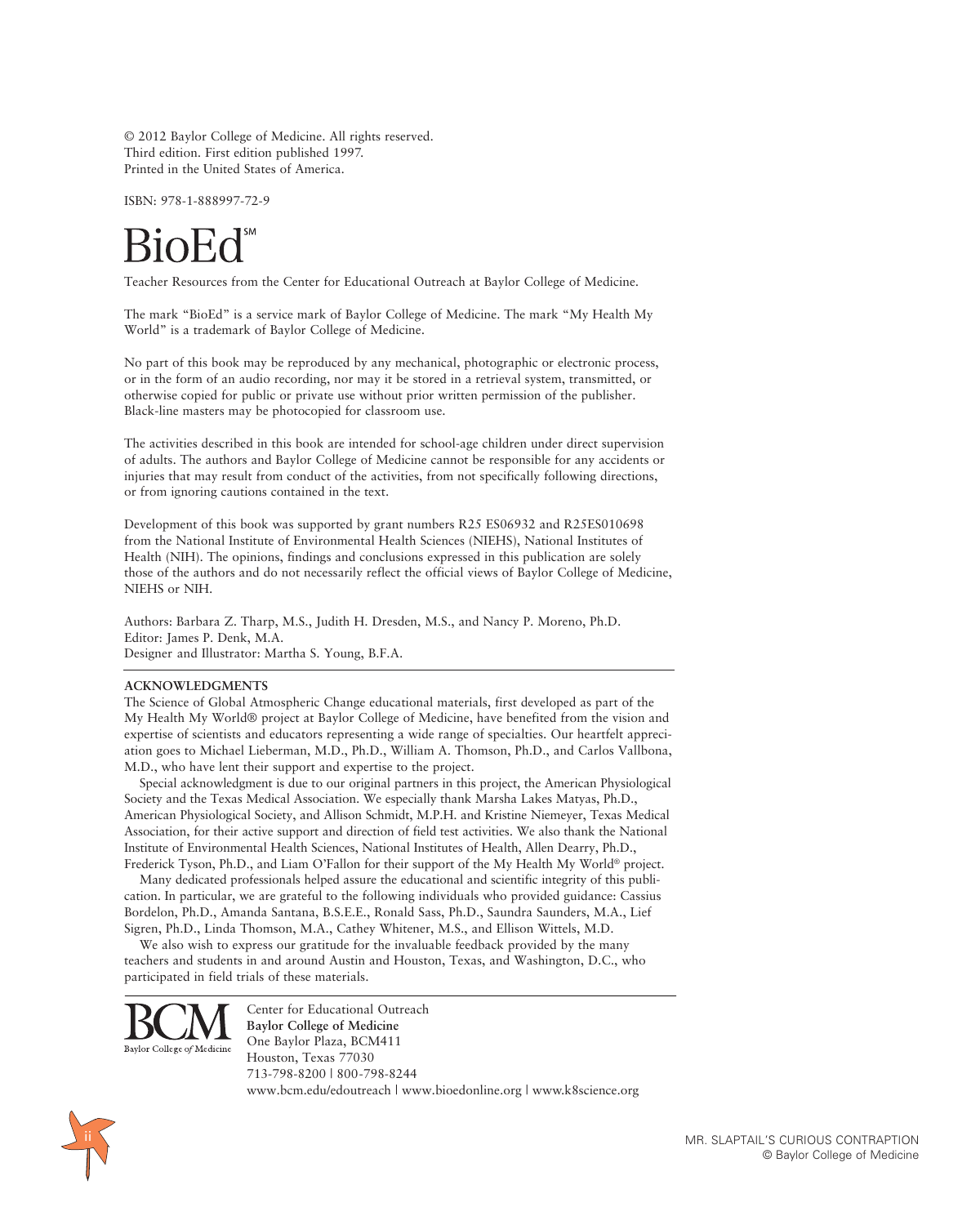## **How to Make a Paper Pinwheel**

**Materials:** Square of paper (about 10 to 15 cm), colored markers, crayons or decorative stickers, pencil with full eraser, ruler, scissors, straight pin.

## **Procedure**

1. Start with a square piece of paper.



2. Decorate both sides of the sheet of paper.





3. Fold the square in half to make a triangle.





4. Fold the triangle in half, making a smaller triangle.



5. Now, unfold the paper. With your pencil, put a dot in the center of the square, where the four fold lines meet.



6. Lay your ruler on the paper, from the dot along one of the folds to the corner.



Starting 1 cm away from the dot, draw a line from there to the end of the point at the corner.